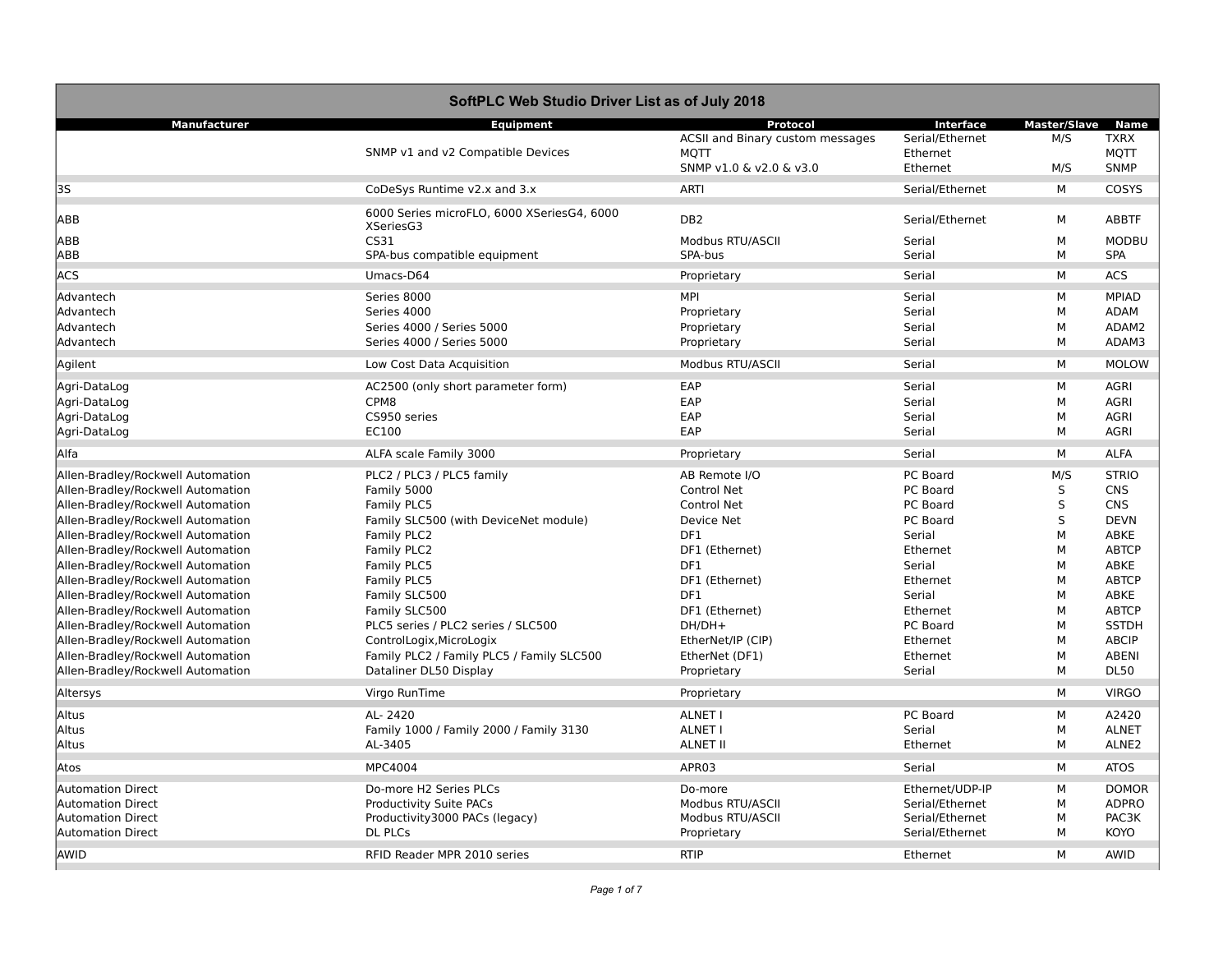| SoftPLC Web Studio Driver List as of July 2018 |                              |                                         |                 |                     |              |
|------------------------------------------------|------------------------------|-----------------------------------------|-----------------|---------------------|--------------|
| Manufacturer                                   | <b>Equipment</b>             | Protocol                                | Interface       | <b>Master/Slave</b> | <b>Name</b>  |
| Axiom                                          | AX Boards                    | Proprietary                             |                 | M                   | <b>AXIOM</b> |
| <b>BACNet</b>                                  | Any BACNet Compatible Device | <b>BACNet</b>                           | Ethernet        | М                   | <b>BACNE</b> |
| <b>BACNet</b>                                  | <b>BACNet Devices</b>        | <b>BACNet</b>                           | Serial/Ethernet | S                   | <b>BACSL</b> |
| <b>BarCode</b>                                 | Scanner                      | Proprietary                             | Serial          | M                   | <b>SCAN</b>  |
| <b>BCM</b>                                     | 108x / 1086 / 2085           | Proprietary                             | Serial          | M                   | <b>BCM</b>   |
| <b>Beckhoff</b>                                | <b>TwinCAT PLC</b>           | <b>ADS</b>                              | Ethernet        | м                   | <b>TWCAT</b> |
| Berkeley process control                       | <b>BXi controller</b>        | UDP (Appl level - Berkeley Proprietary) | Ethernet        | S                   | <b>BERK</b>  |
| Bosch                                          | CL200 / CL300 CL500          | BUEP19E                                 | Serial          | М                   | <b>BUEP</b>  |
| <b>Bosch</b>                                   | <b>PPC</b>                   | Proprietary                             | Ethernet        | М                   | <b>PPCBR</b> |
| <b>Bosch</b>                                   | <b>PPC</b>                   | VisualMotion                            | Serial/Ethernet | M                   | <b>VMASC</b> |
| <b>CAN Devices</b>                             | CAN / Can Open Devices       | CAN/CAN/Open                            | CAN             | M/S                 | CAN          |
| Cemig                                          | Memp                         | Proprietary                             | Serial          | M                   | <b>MEMP</b>  |
| Cepel                                          | Sage                         | IEC-60870-5-101                         | Serial/Ethernet | S                   | SAGE         |
| CJ International                               | First IsaGRAF (v3.3)         | Proprietary                             | <b>DDE</b>      | M                   | <b>ISAGR</b> |
| CJ International                               | IsaGRAF (v3.0)               | Proprietary                             | <b>DDE</b>      | м                   | <b>ISAGR</b> |
| Control Technology Corporation                 | 2200/2400/2800               | Proprietary                             | Serial          | M                   | <b>CTC</b>   |
| Cutler-Hammer                                  | D300                         | Proprietary                             | Serial          | М                   | <b>CUTL</b>  |
| Cutler-Hammer                                  | $D50*$                       | Proprietary                             | Serial          | M                   | <b>CUTL</b>  |
| <b>Cylon Controls</b>                          | UCU Series / UC32.xx Series  | Proprietary                             | Ethernet        | М                   | <b>CYLON</b> |
| Dakota                                         | Dakota RTU Systems           | Proprietary                             | Ethernet        | M                   | <b>DAKOT</b> |
| Davis                                          | <b>Weather Wizard</b>        | Proprietary                             | Serial          | M                   | <b>DAVI</b>  |
| Degussa AG                                     | Degussa                      | Proprietary                             | Serial          | M                   | <b>DDS</b>   |
| Diagnostic Instruments                         | DI400                        | Proprietary                             | Serial          | М                   | <b>RFDI</b>  |
| <b>EATON</b>                                   | XC Series PLC's              | <b>ARTI</b>                             | Serial/Ethernet | М                   | COSYS        |
| <b>EATON</b>                                   | <b>ELC</b>                   | Modbus RTU/ASCII                        | Serial/Ethernet | M                   | <b>EATON</b> |
| Electrical Protocols (Add-on Product)          | <b>DNP3 Compatible</b>       | DNP3                                    | Serial/Ethernet | М                   | <b>DNP</b>   |
| Electrical Protocols (Add-on Product)          | IEC 60870-5-104 Compatible   | IEC 60870-5-104                         | Ethernet        | М                   | IE104        |
| Electrical Protocols (Add-on Product)          | <b>SAGE Cepel</b>            | IEC-60870-5-101                         | Serial/Ethernet | S                   | SAGE         |
| Enersafe                                       | LifeLink 48T                 | Proprietary                             | Serial          | М                   | <b>LLINK</b> |
| Ero Electronic                                 | Lfs                          | Modbus RTU/ASCII                        | Serial          | М                   | <b>MODBU</b> |
| Ero Electronic                                 | FMC-Sacmi                    | Proprietary                             | Serial          | м                   | <b>SACMI</b> |
| <b>ESB</b>                                     | Energy                       | Proprietary                             | Serial          | М                   | ESB          |
| <b>ESB</b>                                     | <b>HV</b>                    | Proprietary                             | Serial          | М                   | ESB          |
| <b>ESB</b>                                     | Vip D3-485                   | Proprietary                             | Serial          | M                   | ESB          |
| EuroMap                                        | Gammaflux GLC 2k             | Euromap 17                              | Serial          | M                   | <b>EUROM</b> |
| Europen                                        | <b>BarCode Scanner</b>       | Proprietary                             | Serial          | М                   | <b>SCAN</b>  |
| Europen                                        | Lay-Out Printer              | Proprietary                             | Serial          | M                   | <b>EURO</b>  |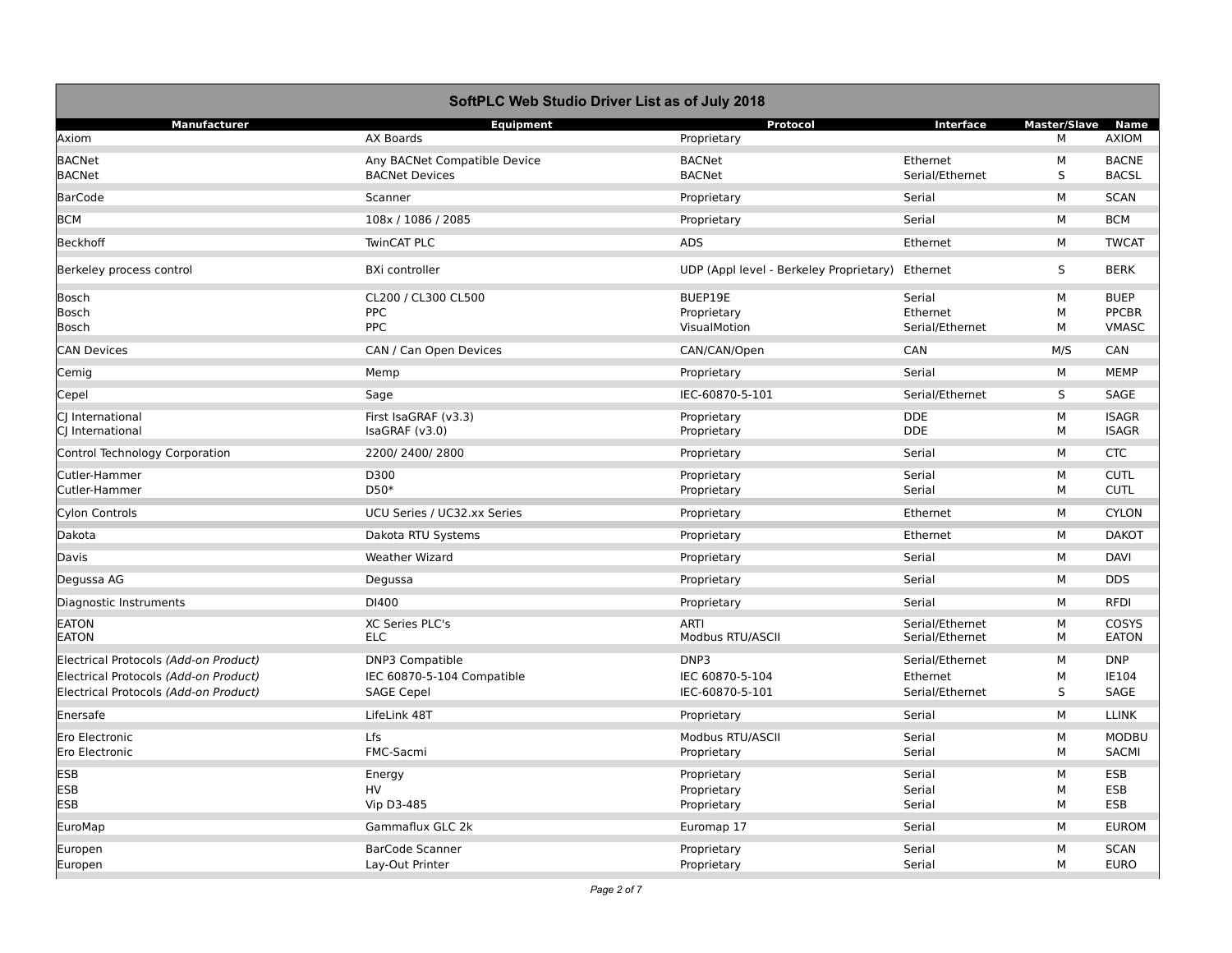| SoftPLC Web Studio Driver List as of July 2018               |                                                                                                                  |                                                                    |                 |                     |                              |  |
|--------------------------------------------------------------|------------------------------------------------------------------------------------------------------------------|--------------------------------------------------------------------|-----------------|---------------------|------------------------------|--|
| <b>Manufacturer</b>                                          | <b>Equipment</b>                                                                                                 | Protocol                                                           | Interface       | <b>Master/Slave</b> | Name                         |  |
| <b>EXFO</b>                                                  | WA-5900                                                                                                          | Proprietary                                                        | Serial          | M                   | <b>EXFO</b>                  |  |
| Fascitec                                                     | <b>MFC</b>                                                                                                       | Proprietary                                                        | Serial          | M                   | <b>MFC</b>                   |  |
| <b>FATEK</b>                                                 | <b>FATEK PLC</b>                                                                                                 | <b>FACON-PLC</b>                                                   | Serial/Ethernet | M                   | <b>FATEK</b>                 |  |
| Fertron                                                      | Fertron PLC                                                                                                      | Proprietary                                                        | Serial          | M                   | <b>FERT</b>                  |  |
| <b>FlashPoint Automation</b><br><b>FlashPoint Automation</b> | Flash Run-Time<br>FlashPoint Control/View                                                                        | Proprietary<br>Proprietary                                         |                 | М<br>M              | <b>FPACE</b><br><b>FPACV</b> |  |
| <b>Flowtronics</b>                                           | <b>Flowtronics HMI</b>                                                                                           | Proprietary                                                        |                 | М                   | <b>RLC</b>                   |  |
| Fluke                                                        | 2640A/2645A/2680A/2686A                                                                                          | Proprietary                                                        | Ethernet        | М                   | <b>FLK</b>                   |  |
| Foxboro                                                      | 743V / 743C / 761C / 762C                                                                                        | Proprietary                                                        | Serial          | М                   | <b>FOXBO</b>                 |  |
| Galil                                                        | <b>DMC Series</b>                                                                                                | Proprietary                                                        | Serial/Ethernet | м                   | <b>MCTRL</b>                 |  |
| Gammaflux                                                    | <b>TTC Series</b>                                                                                                | Proprietary                                                        | Serial          | м                   | <b>GFLUX</b>                 |  |
| Garmin                                                       | GPS V                                                                                                            | P000 / L001 / A010                                                 | Serial          | м                   | <b>GARMI</b>                 |  |
| GE-Fanuc                                                     | Series 90                                                                                                        | <b>SNP</b>                                                         | Serial          | М                   | <b>FANUC</b>                 |  |
| GE-Fanuc                                                     | Series 90                                                                                                        | <b>SRTP</b>                                                        | Ethernet        | M                   | <b>SRTP</b>                  |  |
| Gefran                                                       | Adamelo                                                                                                          | Proprietary                                                        | Serial          | М                   | ADML                         |  |
| Gefran                                                       | Controllers                                                                                                      | Proprietary                                                        | Serial          | м                   | <b>GEFR</b>                  |  |
| HI Tecnologia                                                | Mix 600 Controller                                                                                               | SCP-H1                                                             | Serial          | М                   | HI                           |  |
| Hitachi                                                      | <b>EM-II Series</b>                                                                                              | Proprietary                                                        | Serial          | М                   | <b>HITCE</b>                 |  |
| Hitachi                                                      | H-Series                                                                                                         | Proprietary                                                        | Serial          | M                   | <b>HITCH</b>                 |  |
| <b>IBM</b>                                                   | AS/400 - COSTCO                                                                                                  | <b>ASCII</b>                                                       | Ethernet        | S                   | <b>CSTAS</b>                 |  |
| Idea Automazione                                             | Ocrim                                                                                                            | Proprietary                                                        | Serial          | M                   | LAMIN                        |  |
| <b>IDEC</b>                                                  | MicroSmart PLC CPU Module                                                                                        | Proprietary                                                        | Serial          | M                   | <b>IDEC</b>                  |  |
| <b>Jetter</b>                                                | PASE-E+ Mikro Delta / Delta-CPU2 Nano-A / Nano-B /<br>Nano-C / Nano-D PC-PPLC / JetControl24x /<br>JetControl64x | Serial: PCOM3 and PCOM5 JETWay PC-<br>PPLC TCP/IP: JetIP IP, PCOM6 |                 | М                   | <b>JETTE</b>                 |  |
| Johnson Control                                              | N2                                                                                                               | N <sub>2</sub>                                                     | Serial          | М                   | N <sub>2</sub> JC            |  |
| Kawasaki                                                     | Kawasaki D & E Controller Robots                                                                                 | AS Language                                                        | Ethernet        | М                   | <b>KAWR</b>                  |  |
| Keb                                                          | Frequency Inverters compatible                                                                                   | N <sub>2</sub>                                                     | Serial          | м                   | <b>KEBCO</b>                 |  |
| <b>KEYENCE</b>                                               | KV Series, KV-P Series                                                                                           | Proprietary                                                        | Serial          | м                   | <b>KEYEN</b>                 |  |
| Klockner-Moeller                                             | PS316 / PS32, PS4-201-MM1 LPC42                                                                                  | SUCOM <sub>1</sub>                                                 | Serial          | M                   | <b>KLOCK</b>                 |  |
| Lamix                                                        | Display LAMIX                                                                                                    | Proprietary                                                        | Serial          | м                   | LAMIX                        |  |
| Lauer Gmbh                                                   | PCS Light                                                                                                        | Lauer Standard                                                     | Serial          | М                   | LAUER                        |  |
| Leybold Inficom                                              | Vacuum Gauges devices                                                                                            | Proprietary                                                        | Serial          | М                   | <b>GAUGE</b>                 |  |
| Messung                                                      | <b>PLC Messung</b>                                                                                               | Proprietary                                                        | Serial          | М                   | <b>MESSU</b>                 |  |
| Microblau                                                    | TD3000                                                                                                           | Proprietary                                                        | Serial          | М                   | MBLAU                        |  |
| Mitsubishi                                                   | L / QnA / Q / FX5-SLMP Series                                                                                    | MELSEC                                                             | Serial/Ethernet | М                   | <b>MELSE</b>                 |  |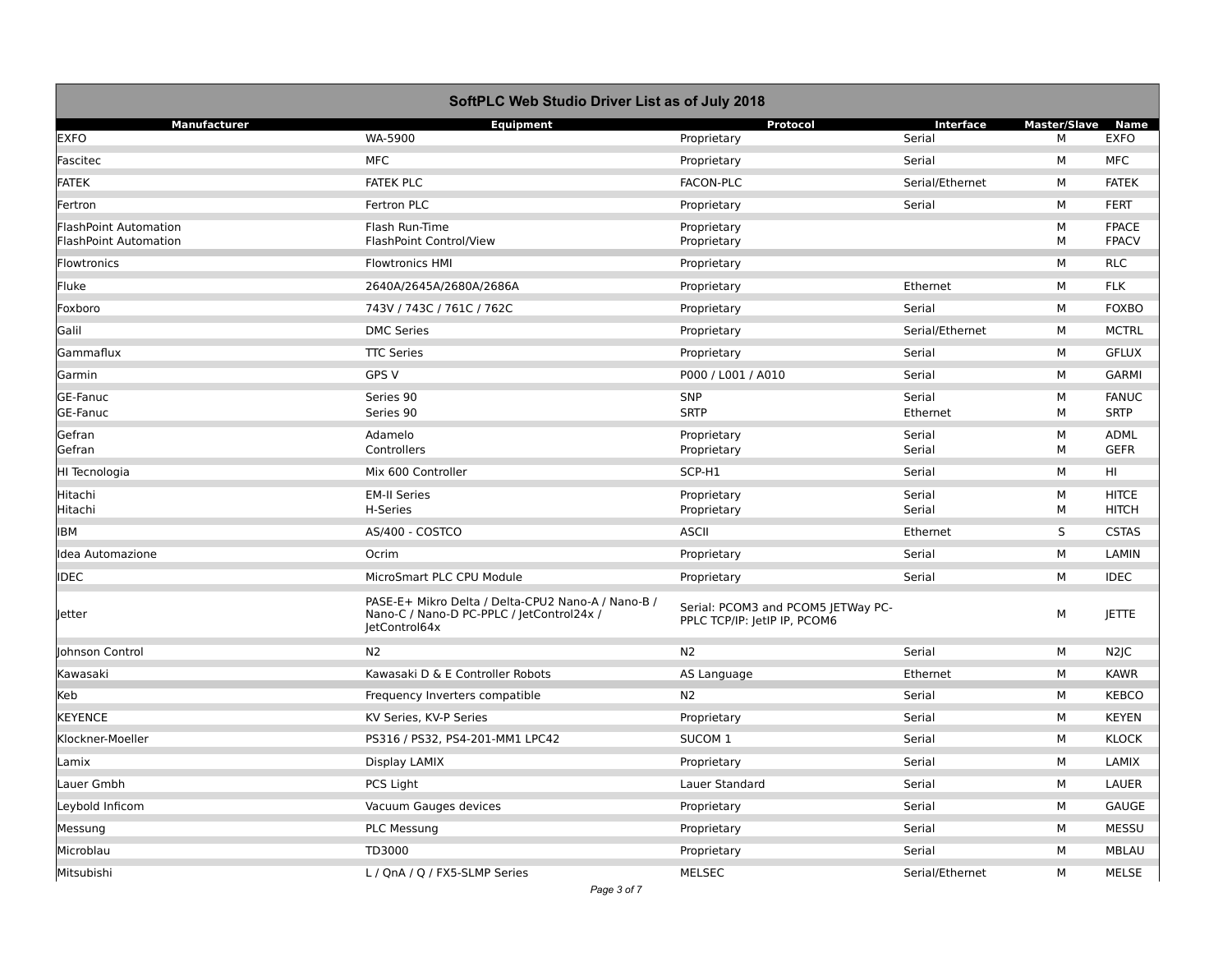| SoftPLC Web Studio Driver List as of July 2018 |                                                                                                     |                        |                 |                     |              |  |
|------------------------------------------------|-----------------------------------------------------------------------------------------------------|------------------------|-----------------|---------------------|--------------|--|
| <b>Manufacturer</b>                            | <b>Equipment</b>                                                                                    | Protocol               | Interface       | <b>Master/Slave</b> | <b>Name</b>  |  |
| Mitsubishi                                     | <b>FX-232AW</b>                                                                                     | Proprietary            | Serial/Ethernet | М                   | <b>MITSU</b> |  |
| Mitsubishi                                     | MELSEC - A series                                                                                   | Proprietary            | Serial          | М                   | <b>MITSA</b> |  |
| Motoman                                        | <b>XRC</b>                                                                                          | <b>BSC</b> compliant   | Serial          | S                   | <b>XRC</b>   |  |
| Motoman                                        | <b>XRC</b>                                                                                          | <b>BSC</b> compliant   | Serial          | М                   | <b>XRCM</b>  |  |
| MQTT                                           | Any MQTT Compatible Device                                                                          | <b>MQTT</b>            | Ethernet        |                     | <b>MQTT</b>  |  |
| <b>National Instruments</b>                    | <b>GPIB</b>                                                                                         | IEE 488.1              |                 | М                   | <b>GPIBN</b> |  |
| Nematron                                       | <b>OpenControl Monitor</b>                                                                          | Proprietary            |                 | М                   | <b>OC</b>    |  |
| Novus                                          | Field Logger                                                                                        | Modbus RTU             | Serial          | М                   | <b>NOVUS</b> |  |
| Novus                                          | N1100 / N1550 N2000                                                                                 | Modbus RTU             | Serial          | М                   | <b>NOVUS</b> |  |
| Omron                                          | CS1 series / CJ1 series / CJ2 series (using CS1 mode) /<br>CV / CVM1 / CVM1D series (using CV mode) | FINS / CS1 and CV      | Serial/Ethernet | м                   | <b>OMETH</b> |  |
| Omron                                          | <b>OMRON/STI Safety Relays</b>                                                                      | NE1A-EDR01 UDP         | Ethernet        | М                   | OMEIP        |  |
| Omron                                          | C-series Rack PCs                                                                                   | OMPLC                  | Serial          | М                   | OMPLC        |  |
| Omron                                          | Host link units                                                                                     | OMPLC                  | Serial          | м                   | OMPLC        |  |
| Omron                                          | Sysmac C200H*                                                                                       | OMPLC                  | Serial          | М                   | OMPLC        |  |
| Omron                                          | Sysmac way                                                                                          | OMPLC                  | Serial          | M                   | OMPLC        |  |
| Omron                                          | E5ZN Temperature Controller                                                                         | Proprietary            | Serial          | M                   | <b>COWAF</b> |  |
| Omron                                          | V720S-HMF01 RFID                                                                                    | Proprietary            | Serial          | M                   | HMF01        |  |
| <b>Online Development</b>                      | EZ-1131 interface                                                                                   | Proprietary            | Serial          | M                   | <b>EZRTE</b> |  |
| OPTO22                                         | Analog/Digital Boards                                                                               | <b>MISTIC</b>          | Serial          | M                   | <b>MISTC</b> |  |
| OPTO22                                         | <b>Snap Series</b>                                                                                  | OPTO-MMP               | Ethernet        | М                   | <b>OPMMP</b> |  |
| OPTO22                                         | Analog/Digital Boards                                                                               | <b>OPTOMUX</b>         | Serial          | М                   | OPTO         |  |
| Ordicam R & D                                  | Reader DSC v5 / v6 / v9                                                                             | Proprietary            | Serial          | M                   | <b>DSC</b>   |  |
| Panasonic                                      | FP                                                                                                  | Proprietary            | Serial          | М                   | <b>MATSU</b> |  |
| Panasonic (Matsushita)                         | <b>FP</b>                                                                                           | Proprietary            | Serial          | М                   | <b>MATSU</b> |  |
| Phoenix                                        | Interbus Compatible                                                                                 |                        | Interbus        | М                   | <b>IBUS</b>  |  |
| Pilz                                           | PNOZmulti Safety System                                                                             | Proprietary            | Serial          | M                   | PNOZ         |  |
| Presys                                         | DMY2030 / TY2090 / DCY2050-2051                                                                     | Modbus RTU/ASCII       | Serial          | М                   | <b>MODBU</b> |  |
| Pro-Lite                                       | PL-M series D (displays)                                                                            | Proprietary            | Serial          | M                   | <b>PLM</b>   |  |
| Rohm                                           | Display                                                                                             | Proprietary            | Serial          | М                   | <b>ROHM</b>  |  |
| <b>RTP</b>                                     | RTP 2000 / RTP 2300                                                                                 | Proprietary            | Ethernet        | М                   | <b>RTP</b>   |  |
| Sabroe                                         | <b>COMSAB II</b>                                                                                    | Proprietary            | Serial          | М                   | <b>SABR</b>  |  |
| Saia                                           | Saia PCD                                                                                            | P8 Protocol            | Serial          | M                   | SAIA         |  |
| Sartorio                                       | Sartorio Scale                                                                                      | Proprietary            | Serial          | м                   | <b>SART</b>  |  |
| Satchwell Control System                       | IAC200/400 / IAC600 Family                                                                          | Proprietary (SatchNet) | Serial          | М                   | <b>SATCH</b> |  |
| Schenck                                        | Disomat C                                                                                           | Proprietary            | Serial          | М                   | <b>DISOM</b> |  |
| Schneider (Modicon / Square D Telemecanique)   | SoMachine Controllers-PacDrive 3 LMC, M241, M251                                                    | <b>ARTI</b>            | Ethernet        | M                   | SOMAC        |  |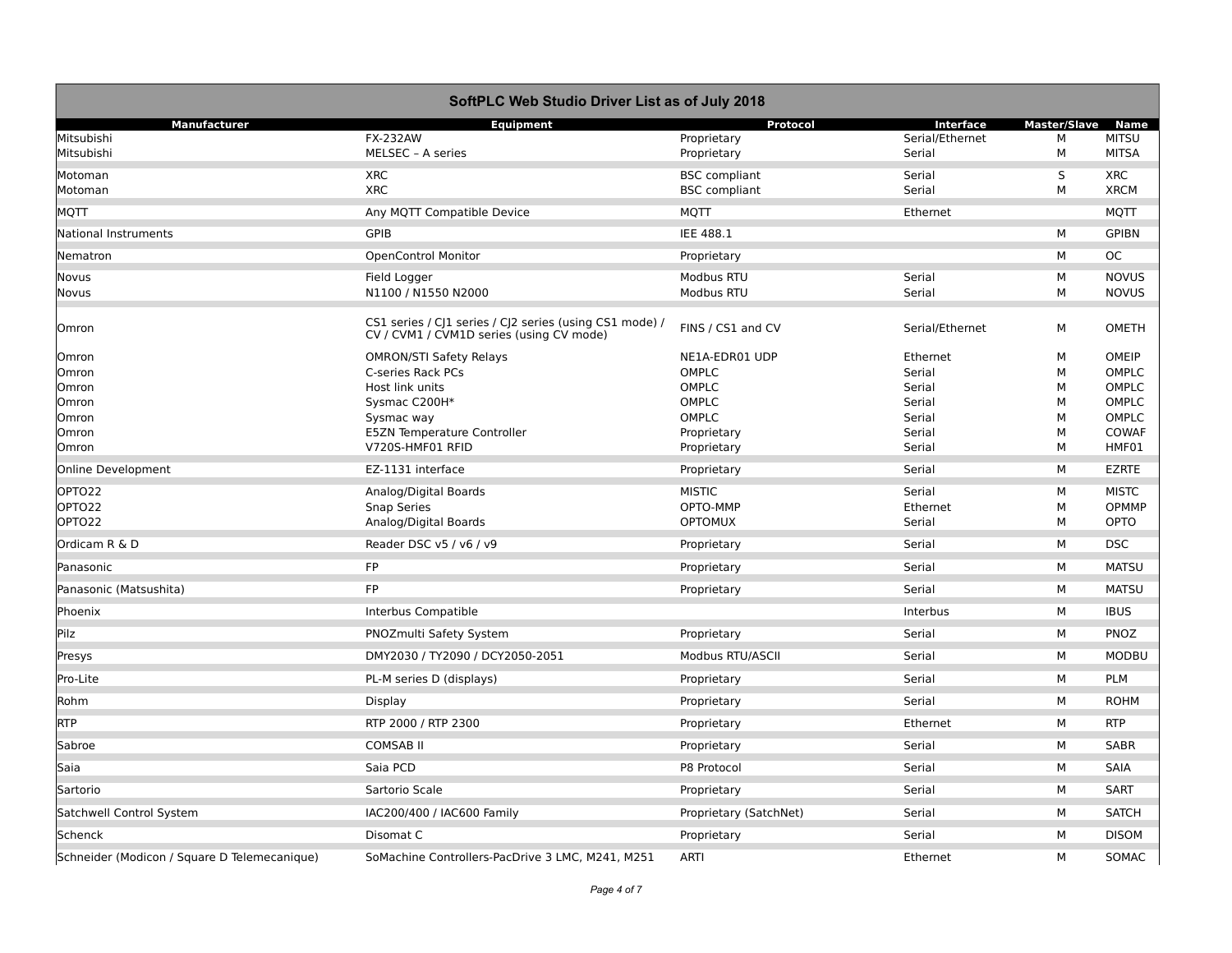|                                              | SoftPLC Web Studio Driver List as of July 2018             |                             |                 |                     |                                |
|----------------------------------------------|------------------------------------------------------------|-----------------------------|-----------------|---------------------|--------------------------------|
| <b>Manufacturer</b>                          | Equipment                                                  | Protocol                    | Interface       | <b>Master/Slave</b> | Name                           |
| Schneider (Modicon / Square D Telemecanique) | SoMachine Controllers-PAC & PLC (m241, m251)               | <b>ARTI</b>                 | Serial/Ethernet | М                   | COSYS                          |
| Schneider (Modicon / Square D Telemecanique) | MODBUS Plus compatible equipment                           | <b>Modbus Plus</b>          | PC Board        | М                   | <b>MODPL</b>                   |
| Schneider (Modicon / Square D Telemecanique) | AEG Compact PLC*                                           | Modbus RTU/ASCII            | Serial          | M                   | <b>MODBU</b>                   |
| Schneider (Modicon / Square D Telemecanique) | <b>Modbus Serial Compatible</b>                            | Modbus RTU/ASCII            | Serial/Ethernet | S                   | <b>MODSL</b>                   |
| Schneider (Modicon / Square D Telemecanique) | Modicon 984E*                                              | Modbus RTU/ASCII            | Serial          | М                   | <b>MODBU</b>                   |
| Schneider (Modicon / Square D Telemecanique) | Quantum Family                                             | Modbus RTU/ASCII            | Serial          | M                   | <b>MODBU</b>                   |
| Schneider (Modicon / Square D Telemecanique) | M340, Premium                                              | Modbus TCP                  | Ethernet        | M                   | <b>SCHNE</b>                   |
| Schneider (Modicon / Square D Telemecanique) | Quantum Ethernet Family                                    | Modbus TCP                  | Ethernet        | М                   | <b>MOTCP</b>                   |
| Schneider (Modicon / Square D Telemecanique) | Harmony, XVGU Tower Light Devices - XVGU3SHAV,<br>XVGU3SWV | Proprietary                 | <b>USB 2.0</b>  | М                   | <b>XVGU</b>                    |
| Schneider (Modicon / Square D Telemecanique) | Symax                                                      | Proprietary                 | Serial          | М                   | <b>SYMAX</b>                   |
| Schneider (Modicon / Square D Telemecanique) | <b>Triconex Tricon Serier</b>                              | <b>TSAA</b>                 | Ethernet/UDP-IP | М                   | <b>TSAA</b>                    |
| ScottSafety                                  | Meridian                                                   | Modbus RTU                  | Serial          | М                   | <b>MERID</b>                   |
| <b>SEW</b>                                   | MOVITRAC31                                                 | Proprietary                 | Serial          | М                   | <b>MTRAC</b>                   |
| <b>Siemens</b>                               | S7-200 / S7-300 / S7-400 / S7-1200                         | <b>Industrial Ethernet</b>  | Ethernet        | М                   | <b>SIETH</b>                   |
| <b>Siemens</b>                               | S7                                                         | <b>MPI</b>                  | <b>MPI</b>      | М                   | MPI                            |
| <b>Siemens</b>                               | <b>S7</b>                                                  | <b>MPI</b>                  | <b>MPI</b>      | M                   | <b>MPMPI</b>                   |
| <b>Siemens</b>                               | S7-300 / S7-400                                            | <b>MPI</b>                  | Serial          | M                   | <b>SIEME</b>                   |
| <b>Siemens</b>                               | S7-200                                                     | PPI                         | Serial          | M                   | <b>SIPPI</b>                   |
| <b>Siemens</b>                               | Profibus DP Compatible                                     | Profibus DP                 | PC Board        | S                   | <b>HDPS</b>                    |
| <b>Siemens</b>                               | Profibus DP Compatible                                     | Profibus DP                 | PC Board        | M                   | <b>HILDP</b>                   |
| <b>Siemens</b>                               | Profibus DP Compatible                                     | Profibus DP                 | PC Board        | M                   | SL <sub>2</sub> DP             |
| <b>Siemens</b>                               | <b>MXT521</b>                                              | Proprietary                 | Serial          | M                   | <b>ARAC</b>                    |
| <b>Siemens</b>                               | Profibus FMS Compatible                                    | Proprietary                 | PC Board        | M                   | SL <sub>2</sub> A <sub>2</sub> |
| <b>Siemens</b>                               | Profibus FMS Compatible                                    | Proprietary                 |                 | M                   | <b>SFMS</b>                    |
| <b>Siemens</b>                               | S <sub>5</sub>                                             | Proprietary                 | Serial          | M                   | AS511                          |
| <b>Siemens</b>                               | S7-300 / S7-400                                            | Proprietary                 | Ethernet        | M                   | <b>NLMPI</b>                   |
| <b>Siemens</b>                               | S5 / S7 3964R                                              | <b>RK512</b>                | Serial          | M                   | <b>RK512</b>                   |
| <b>Siemens</b>                               | S7-1500, 1200                                              | Siemens Industrial Ethernet | Ethernet        | M                   | <b>SITIA</b>                   |
| <b>Siemens</b>                               | TI PLC                                                     | TBP / NITP / CAMP           | Serial/Ethernet | M                   | TI500                          |
| Sistem                                       | CP-3000                                                    | Proprietary                 | Serial          | M                   | <b>SIST</b>                    |
| Sistem                                       | CP-3000                                                    | Proprietary                 | Serial          | М                   | <b>SISTE</b>                   |
| SixNet                                       | SixNet                                                     | Proprietary                 |                 | M                   | SNET                           |
| Smar                                         | CD600                                                      | Proprietary                 | Serial          | M                   | CD600                          |
| SoftPLC                                      | PAC                                                        | CSP/PCCC (DF1 Ethneret)     | Ethernet        | М                   | <b>SOFTP</b>                   |
| SoftPLC                                      | PAC                                                        | DF1                         | Serial          | М                   | ABKE                           |
| SoftPLC                                      | SoftPLC Tagwell                                            | Proprietary                 | Ethernet        | M                   | <b>TAGW</b>                    |
| SoftPLC                                      | SoftPLC PAC                                                | DF1                         | Serial          | M                   | ABKE                           |
| SoftPLC                                      | SoftPLC PAC                                                | DF1                         | Ethernet        | M                   | <b>ABTCP</b>                   |
| Solidyne                                     | IZAC/Clipper Network Protocol Compatible                   | <b>IZAC/Clipper Network</b> | Serial/Ethernet | M                   | <b>IZCL</b>                    |
| SPI (Society of the Plastics Industry)       | Injection Molding Equipment                                | SPI                         | Serial          | M                   | SPIIM                          |
| SteepleChase                                 | SteepleChase                                               | Proprietary                 |                 | М                   | <b>VLC</b>                     |
| Straton                                      | <b>Straton Control Unlimited and SoftNC</b>                | Proprietary                 |                 | M                   | <b>STRAT</b>                   |
| Therma                                       | TH2131                                                     | Proprietary                 | Serial          | М                   | <b>THERM</b>                   |
|                                              | Page 5 of 7                                                |                             |                 |                     |                                |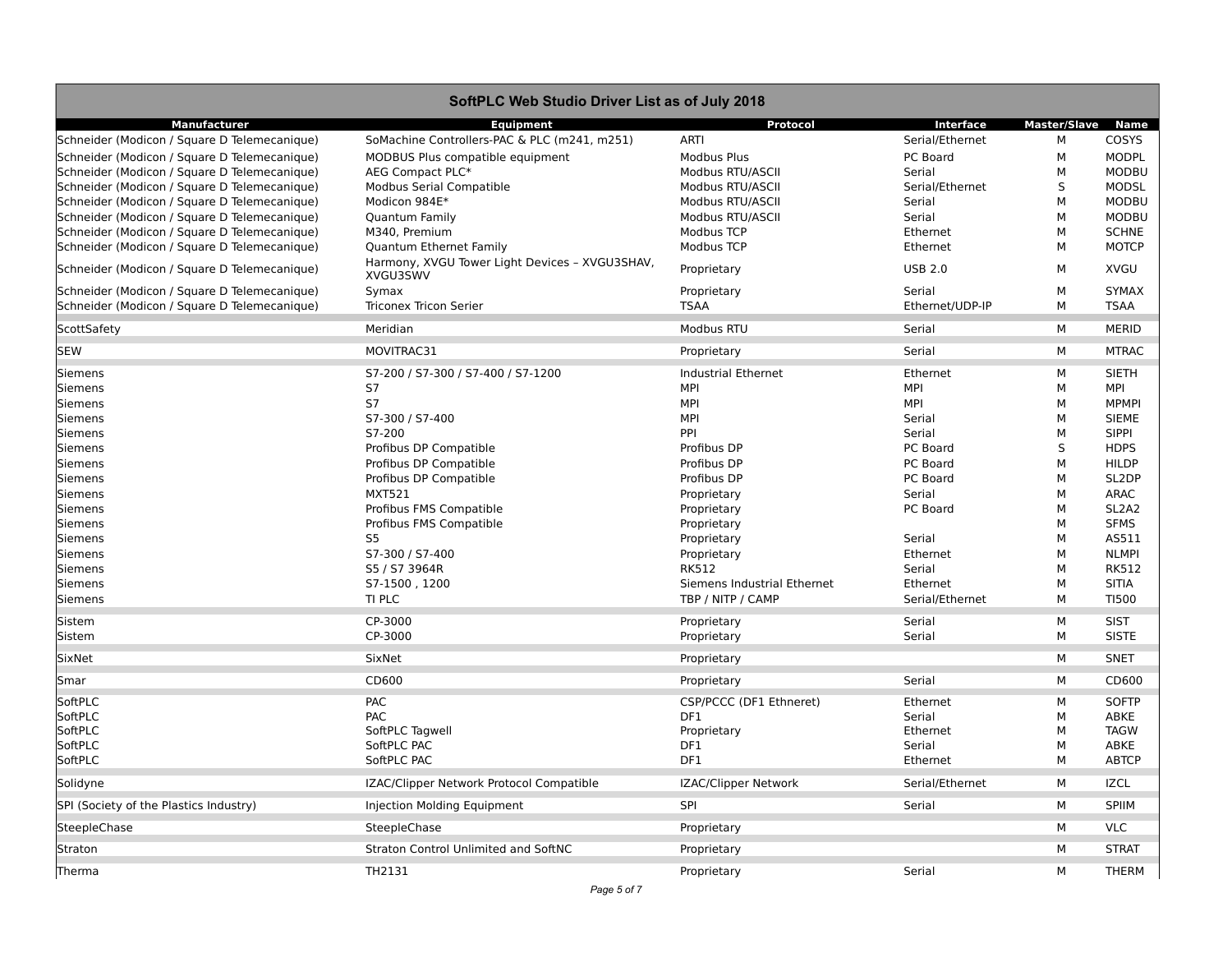|                                                     | SoftPLC Web Studio Driver List as of July 2018                                                                       |                           |                 |                          |              |
|-----------------------------------------------------|----------------------------------------------------------------------------------------------------------------------|---------------------------|-----------------|--------------------------|--------------|
| <b>Manufacturer</b>                                 | <b>Equipment</b>                                                                                                     | Protocol                  | Interface       | <b>Master/Slave Name</b> |              |
| Think&Do                                            | Think&Do                                                                                                             | Proprietary               |                 | M                        | <b>TND</b>   |
| Toledo                                              | Model 9091                                                                                                           | Proprietary               | Serial          | М                        | T9091        |
| Toledo                                              | TolFlux 9300                                                                                                         | TLP <sub>2</sub>          | Serial          | M                        | <b>TFLUX</b> |
| Toshiba                                             | Prosec-T2E                                                                                                           | Computer Link             | Serial          | M                        | PROT1        |
| <b>TOYOPUC</b>                                      | <b>PC10-G</b>                                                                                                        | <b>TOYOPUC</b>            | Ethernet        | M                        | <b>TOYOP</b> |
| <b>Triconex</b>                                     | <b>Tricon Series</b>                                                                                                 | <b>TSAA</b>               | Ethernet/UDP-IP | M                        | <b>TSAA</b>  |
| Uni-Telway                                          | <b>TSX</b>                                                                                                           | Proprietary               | Serial          | S                        | <b>UNITE</b> |
| <b>US Digital</b>                                   | USB4 Encoder Dat Acquisition USB Device                                                                              | Proprietary               | <b>USB 2.0</b>  | M                        | USB4D        |
| <b>Usiminas</b>                                     | <b>SISP</b>                                                                                                          | Proprietary               | Serial          | М                        | <b>SISP</b>  |
| Usina Santa Elisa                                   | Blender                                                                                                              | Proprietary               | Serial/Ethernet | М                        | <b>USE</b>   |
| Villares                                            | Dedicated equipment                                                                                                  | Proprietary               | Ethernet        | М                        | <b>VILL</b>  |
| <b>VIPA</b>                                         | VIPA and Siemens S7-300/400 PLCs                                                                                     | MPI / Industrial Ethernet | Serial/Ethernet | М                        | <b>VPCE</b>  |
| <b>WAGO</b>                                         | 750/753 Series                                                                                                       | <b>ARTI</b>               | Serial/Ethernet | М                        | COSYS        |
| <b>Watlow Controls</b>                              | Series 981 / 984                                                                                                     | Proprietary               | Serial          | М                        | <b>WA982</b> |
| Weg                                                 | A500                                                                                                                 | Proprietary               | Serial          | М                        | A500         |
| Weg                                                 | <b>CFW</b>                                                                                                           | Proprietary               | Serial          | М                        | <b>CFW</b>   |
| Weg                                                 | CPWA250                                                                                                              | Proprietary               | Serial          | M                        | <b>WA250</b> |
| Weg                                                 | <b>TP02</b>                                                                                                          | Proprietary               | Serial          | M                        | WTP02        |
| Weg                                                 | TP11                                                                                                                 | Proprietary               | Serial          | М                        | <b>WEGTP</b> |
| West                                                | 6110 Temp. Contr.                                                                                                    | Proprietary               | Serial          | М                        | <b>WEST</b>  |
| Yaskawa                                             | <b>Legend Series</b>                                                                                                 | Proprietary               | Serial/Ethernet | М                        | <b>MCTRL</b> |
| Yokogawa                                            | UT35 / UT320 / UT350 / UT520 / UT550 / UT750 / UP350 PC Link Comm.<br>/ UP550 / UP750 / UM330 / UM350 / GREEN series |                           | Serial          | М                        | <b>YU35</b>  |
| Yokogawa                                            | UT750 / UP750 / UT550 / UT520 / UP550 / UT350 /<br>UT320 / UM350 / UM330 / UP350                                     | PC Link Comm.             | Serial          | M                        | <b>YUPL</b>  |
| Yokogawa                                            | F3LC11 / F3LC12 / F3LE01 / F3GB01 / F3SP (05, 21, 25,<br>28, 35, 38, 53, 58)                                         | Proprietary               | Serial/Ethernet | М                        | YOF3         |
| Yokogawa                                            | <b>HR2500E</b>                                                                                                       | Proprietary               | Serial          | М                        | <b>YOKOG</b> |
| Yokogawa                                            | MX100                                                                                                                | Proprietary               | Ethernet        | М                        | YOMX         |
| Yokogawa                                            | <b>YS100</b>                                                                                                         | Proprietary               | Serial          | M                        | <b>YS100</b> |
|                                                     | <b>Standard Protocols</b>                                                                                            |                           |                 |                          |              |
|                                                     | <b>BACNet Compatible</b>                                                                                             | <b>BACNet</b>             | Serial/Ethernet | М                        | <b>BACNE</b> |
|                                                     | CAN/CANOpen CiA 301 Compatible                                                                                       | CAN/CAN/Open              | CAN             | M/S                      | CAN          |
|                                                     | Modbus SERIAL Compatible                                                                                             | Modbus RTU/ASCII          | Serial/Ethernet | S                        | <b>MODSL</b> |
|                                                     | Modbus SERIAL Compatible                                                                                             | Modbus RTU/ASCII          | Serial          | М                        | <b>MODBU</b> |
|                                                     | Serial Output of User E Compatible                                                                                   | Serial Output of User E   | Serial          | М                        | <b>SSUE</b>  |
|                                                     | <b>TAP Compatible</b>                                                                                                | <b>TAP</b>                | Serial          | M                        | PAGER        |
|                                                     | Interbus Compatible                                                                                                  | Interbus                  | Interbus        | М                        | <b>IBUS</b>  |
|                                                     | <b>Modbus TCP Compatible</b>                                                                                         | Modbus TCP                | Ethernet        | M                        | <b>MOTCP</b> |
| (In Communication Package for Electrical Protocols, | <b>DNP3 Compatible</b>                                                                                               | DNP3                      | Serial/Ethernet | M                        | <b>DNP</b>   |
|                                                     |                                                                                                                      |                           |                 |                          |              |